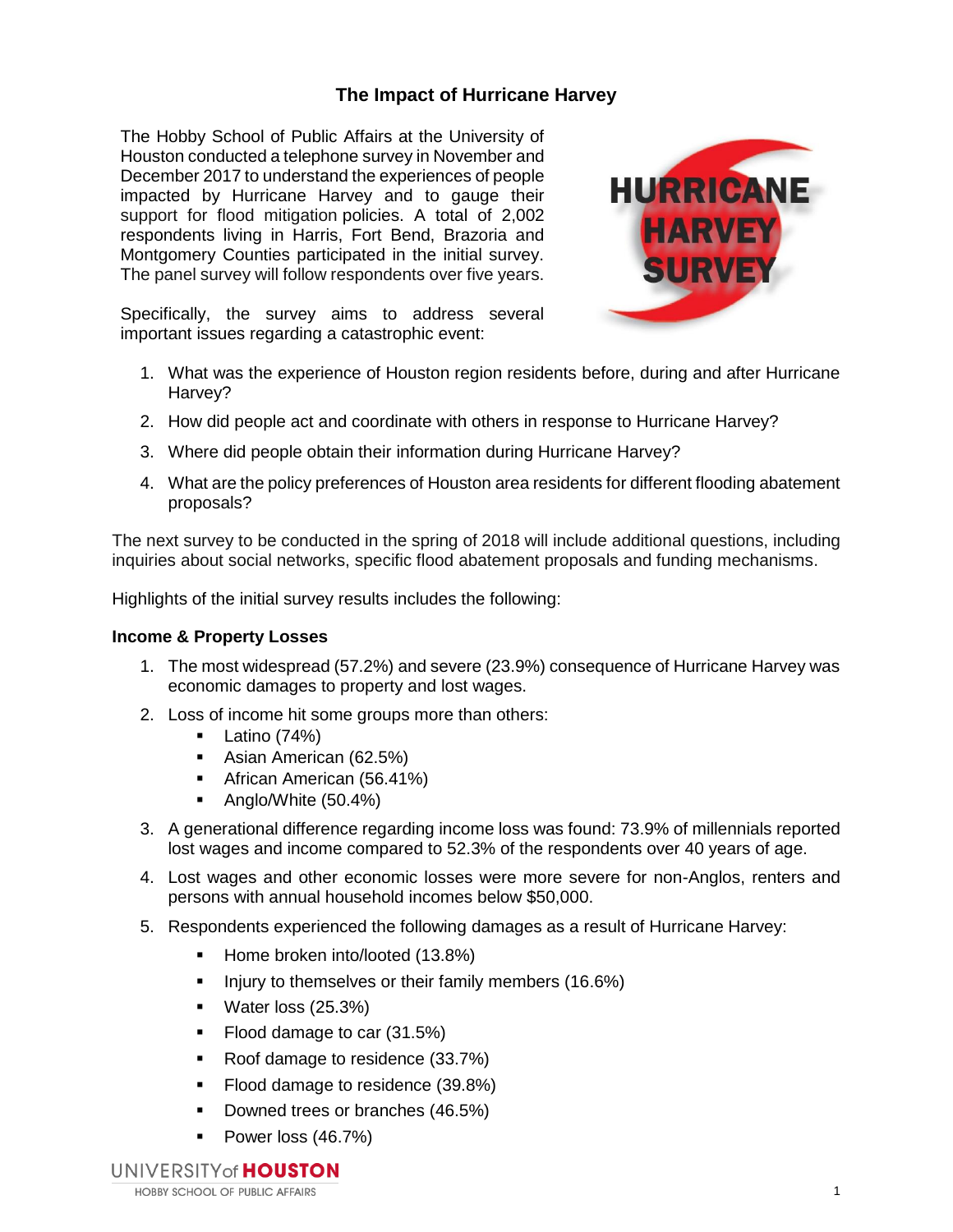- 6. Nearly forty percent (39.8%) of respondents reported some flood damage to their residence. Specifically, 10.2% reported this damage was extremely serious, whereas another 7.6% reported this damage was serious.
- 7. Less than half (46%) of the respondents who reported property damage from previous severe weather (i.e., Tropical Storm Allison, Hurricanes Rita and Ike or flooding in 2015 and 2016) reported any flood damage from Hurricane Harvey.
- 8. Thirty-three percent of the respondents who did not report experiencing flood damage from previous severe weather reported flood damage to their residence from Hurricane Harvey.
- 9. The respondents who reported property damage from previous severe weather were more likely to report flood damage to their homes was either extremely or very serious (*22*%) than those who did not experienced property damage from previous severe weather  $(14%)$ .
- 10. Renters (45%) were more likely to report flood damage to their homes than homeowners (37%). Renters (19%) were also more likely to report serious flood damage to their homes than homeowners (17%).

### **Preparedness**

- 1. Respondents prepared for the storm by stocking food (71.3%), water (79%) or filling their vehicles with gas (74.6%). Forty percent (40.2%) removed items from areas that might flood to mitigate the impact of the storm.
- 2. Roughly 80% of survey takers reported having been negatively impacted by Harvey, including damages to buildings, vehicles and property, loss of power and other utilities, foregone income or looting.
- 3. Nearly 23 percent (22.7%) of the respondents evacuated or attempted to evacuate their homes. A majority (53.3%) of those who evacuated left their homes after the storm hit the Houston area.
- 4. Thirty percent of the respondents believed there was high risk of power loss in their residence areas before Hurricane Harvey made landfall, whereas 19.7% perceived to be at high risk of rainfall flooding.
- 5. Twenty-two percent of the respondents evacuated or attempted to evacuate their homes. A majority of those who evacuated left their homes after Hurricane Harvey hit the Houston region.

# **Coordination & Volunteerism**

- 1. Nearly half (49.6%) of the respondents coordinated plans with others before Hurricane Harvey reached the Houston region.
- 2. Almost two thirds (65%) of the respondents reported knowing at least one person who volunteered. The mode response was 10.
- 3. Sixty-one percent (60.8%) of the respondents provided assistance to family members, friends or other people before or after Hurricane Harvey while 33.2% of the respondents received help.
- 4. Over one-in-five respondents (22%) both volunteered and received help during Hurricane Harvey.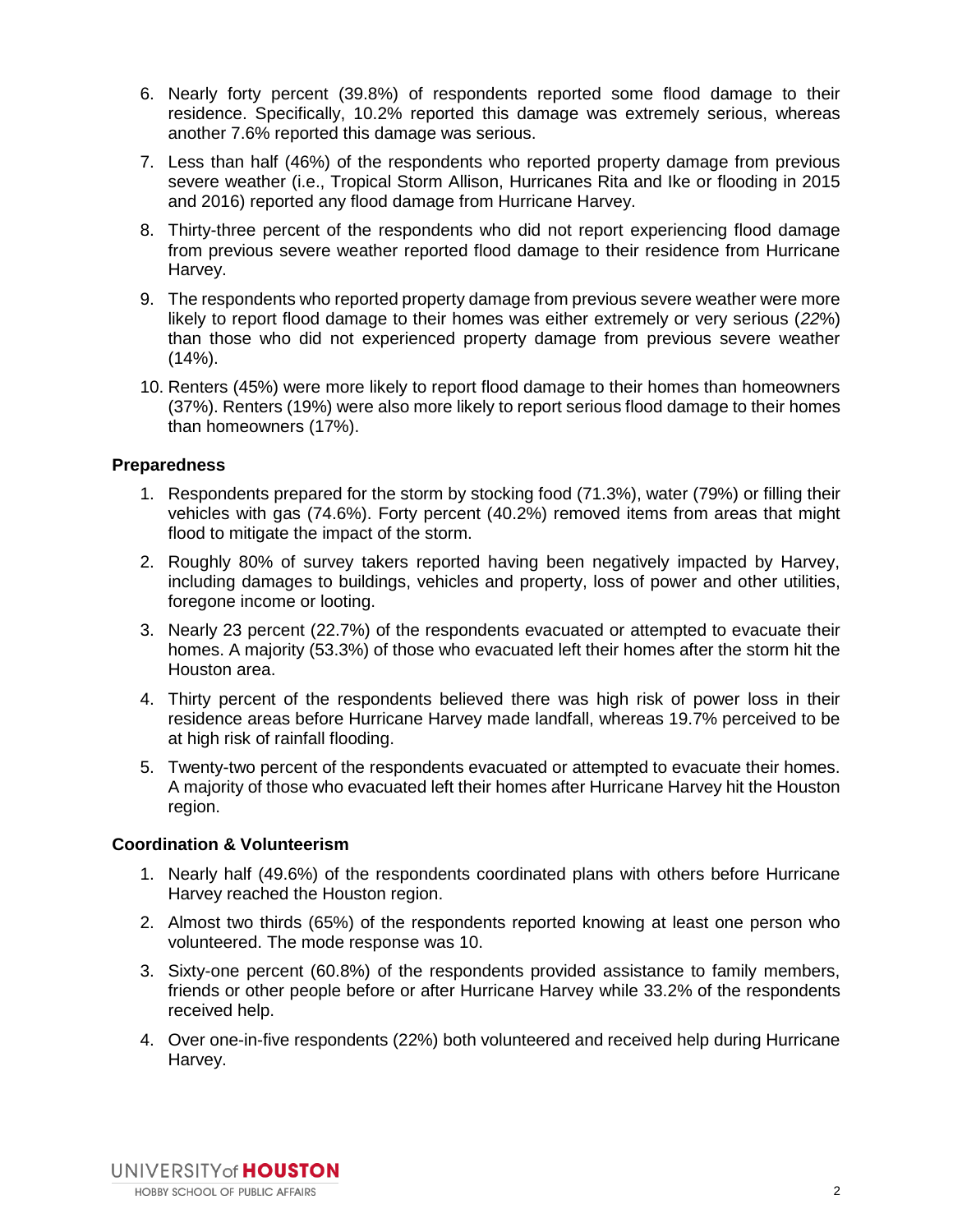#### **Information sources**

- 1. Nearly ninety-seven percent (96.6%) reported using at least one of the sources of information listed in the survey (including both traditional and social media); 91.9% reported having relied on at least one of the information sources somewhat or a great deal; and 76.6% used at least one of the information sources a great deal.
- 2. Respondents relied heavily on traditional outlets for information on how to prepare and respond to the storm:
	- a. Neighbors and relatives (65.6%)
	- b. Radio news reports (65.1%)
	- c. The Weather Channel (75.9%)
	- d. TV stations and their websites (74.7%)
	- e. Houston Chronicle (23.6%)
- 3. Individual social media and official websites were less used:
	- a. Twitter (11.8%),
	- b. Facebook (38.2%)
	- c. Nextdoor (37.4%)
	- d. City of Houston and county websites (47.7%)
- 4. There is a big generational divide among respondents. Millennials relied more heavily on social media than those aged over 40:

Compared to those aged over 40, millennials were more likely to resort to Twitter (21.9% to 8.5%) and Facebook (61.7% to 31.3%), and more likely to consult county websites (59.6% to 44.8%).

# **Support for proposals to protect against future severe weather in Harris County**

- 1. Level of support for different policy proposals varies considerably among Harris County respondents:
	- Require sellers of homes to fully disclose prior flood damage to their homes and prior flooding in the surrounding neighborhood (89%).
	- Establish new building codes that require homes built in flood prone areas be elevated/raised to avoid flooding (86%).
	- **Construct a new reservoir to protect west Houston (85%).**
	- **Place greater restrictions on construction in flood plains (83%).**
	- Require government compensation for homes that are flooded due to the release of water from local reservoirs (77%).
	- **Prevent development/construction on native prairies and wetlands in western and** northwestern portions of Harris County (67%).
	- **Establish a regional flood agency with taxing authority to plan for the prevention of** regional flooding (67%).
	- Institute a program to buy homes in areas that have repeatedly flooded with local, state and federal moneys (63%).
	- Disallow homes that have flooded three or more times since 2001 to be rebuilt by buying out these homeowners with local and federal moneys (62%).

UNIVERSITY of **HOUSTON HOBBY SCHOOL OF PUBLIC AFFAIRS**